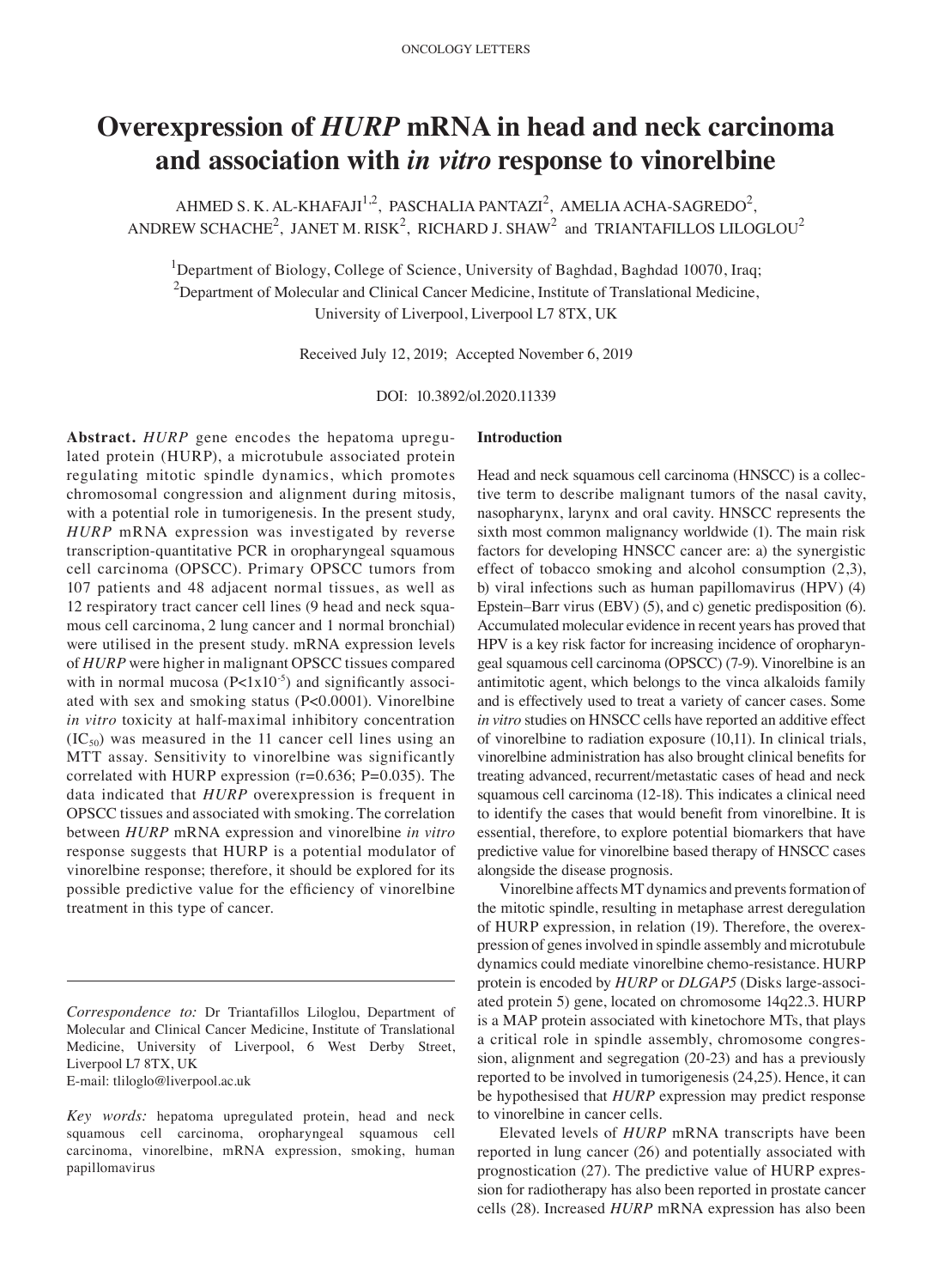observed in oral squamous cell carcinoma (OSCC) (29) and anaplastic thyroid carcinoma (ATC) (30).

In this study, we evaluated *HURP* mRNA expression in a large group of oropharyngeal tumors and investigated potential associations with clinicopathological characteristics. In addition, we explored the involvement of *HURP* mRNA expression in the *in vitro* response to vinorelbine, which is a commonly used agent for the management of late stage HNSCCs.

#### **Materials and methods**

*Patients and specimens.* Clinicopathological data (gender, age, and lymph node involvement) were anonymously provided based on the ethical approval already granted (South Sefton Research Ethics Committee; EC.47.01‑6 & North West 5 Research Ethics Committee; 09.H1010.5). Primary OPSCC tissues were available from 107 patients. Normal adjacent mucosa was available from 48 of these patients. Snap frozen biopsies were cryo‑sectioned using OCT embedding matrix (CellPath Ltd.) to embed frozen blocks for cryosectioning using Cryostat (Thermo Fisher Scientific, Inc.). A 5‑mm section fixed in 10% buffered formalin (cat. no. UN 2209, AnalaR) and stained with hematoxylin (cat. no. 6765003, Thermo Fisher Scientific, Inc.) and eosin (cat. no. 6766007, Thermo Fisher Scientific, Inc.) for histopathological examination was followed by two 10 mm sections that were utilised for RNA extraction.

*Cell lines and growth conditions.* Cancer cell lines utilised in this study were taken from the repositories of the Head and Neck group biobank and the Liverpool Lung Project biobank. All of them are established cell lines representing squamous cell carcinoma of head and neck (UPCI-SCC090) OPSCC, PE/CA-PJ41 (oral squamous epithelium), PE/CA‑PJ15 (oral, tongue), UMSCC19 (oropharyngeal, base of tongue), UMSCC12 (laryngeal), UMSCC104 (oral, floor of mouth), UMSCC4 (oropharyngeal base of tongue), HN5 (oral), UMSCC81B (oropharyngeal, tonsil/glottic laryngeal), adenocarcinoma of lung (A549 and CALU6) and a normal non‑tumorigenic immortalized bronchial cell line (HBEC‑3KT) (31). Cell lines examined in this study were authenticated (GenePrint 10 System; Promega Corporation) and mycoplasma tested (Myco™ plus Mycoplasma PCR Detection kit; iNtRON Biotechnology).

All cancer cell lines were maintained in Dulbecco's modified Eagle's medium (DMEM)/Ham's Nutrient Mixture F-12 (1:1) containing 5% fetal bovine serum (Sigma-Aldrich; Merck KGaA). HBEC‑3HT cell line was cultured in Keratinocyte‑SFM medium supplemented with 50 mg/ml bovine pituitary extract (BPE) and 5 ng/ml human recombinant epidermal growth factor (rEGF) (Life Technologies; Thermo Fisher Scientific, Inc.). All cell lines were maintained at  $37^{\circ}$ C, 5% CO<sub>2</sub>.

*RNA extraction and reverse transcription‑quantitative PCR (RT-qPCR)*. Total RNA was extracted utilising the Direct‑zol™ RNA MiniPrep kit (Zymo Research Corp.), quantified using a NanoDrop 2000 Spectrophotometer (Thermo Fisher Scientific, Inc.) and reverse transcribed utilising the High Capacity cDNA Reverse Transcription kit (Life Technologies; Thermo Fisher Scientific, Inc.), according to the manufacturers' instructions. For RT‑qPCR, primers and probe for ACTB were designed using the OLIGO 7 software (Molecular Biology Insights) (forward: 5'‑GGCACCCAG CACAATGAAG‑3', reverse: 5'‑CATACTCCTGCTTGCTGA TCCA‑3', probe: 5' VIC‑CTCCTCCTGAGCGCAAGTACT CCGTG‑NFQ 3'), while the predesigned assay for *HURP* mRNA expression (Hs00207323‑m1) was purchased from Thermo Fisher Scientific,Inc. RT‑qPCR assays were performed in 2 replicates for clinical specimens and 4 replicates for cell lines. mRNA expression levels were calculated as relative quantification (RQ) values, based on the equation  $RQ = 2^{\Delta\Delta Cq}$ , where Cq represents quantification cycle values that determined by StepOne software (version 1.2; Thermo Fisher Scientific, Inc.) and normalised to the corresponding Cq value for the endogenous control ACTB, generating  $\Delta Cq$  values  $(\Delta Cq = Cq \text{ target-}Cq \text{ ACTB})$ . Sample  $\Delta Cq$  values were further normalised against HBEC‑3KT control using the formula:  $\Delta \Delta Cq = (\Delta Cq \text{ sample} - \Delta Cq \text{ HBEC} - 3\text{KT})$  (32). HPV status of the tumors in the study was previously detected (33,34).

*Vinorelbrine exposure.* Cell line growth in the presence of varying concentrations of vinorelbine (0‑500 nM) was assessed by MTT assay. Exposure lasted for 72 h and measurements were taken from six biological repeats.

*HURP* mRNA expression differences across categorical clinicopathological parameters were assessed using the Mann‑Whitney test. Spearman's correlation was used to test the relationship between *HURP* mRNA expression and response to vinorelbine.

*Statistical analysis.* All statistical analyses, except the  $IC_{50}$  calculation, were performed using IBM® SPSS® statistical software (version 24.0; IBM SPSS). The vinorelbine  $IC_{50}$  values were calculated using non-linear regression in Prism 5 (GraphPad Software, Inc.).

### **Results**

*Gene expression analysis.* RT‑qPCR analysis in primary human HNSCC tissues showed that *HURP* transcript levels were significantly higher in tumor tissues compared with those in adjacent normal mucosa (Mann-Whitney test, P<10<sup>-5</sup>, Fig. 1).

*HURP* transcript levels significantly correlated with patients' gender (Mann‑Whitney test, P=0.019) and smoking status (Mann-Whitney test, P=0.041). It has to be noted though that gender was associated with smoking status ( $\chi^2$  test, P<10‑4). No association was observed between *HURP* mRNA expression and other parameters such as age, lymph node involvement, alcohol consumption or HPV status (Table I).

*Correlation of HURP mRNA levels with vinorelbine response.*  All HNSCC and lung cancer cell lines tested here showed significantly higher *HURP* mRNA expression compared to that of immortalized normal HBEC cells that was used as a calibrator (Fig. 2). Notably, the vinorelbine response presented as  $IC_{50}$  values (Table II) in the tested cancer cell lines was associated with the level of *HURP* mRNA expression (Spearman's rank test, r=0.636, P=0.035).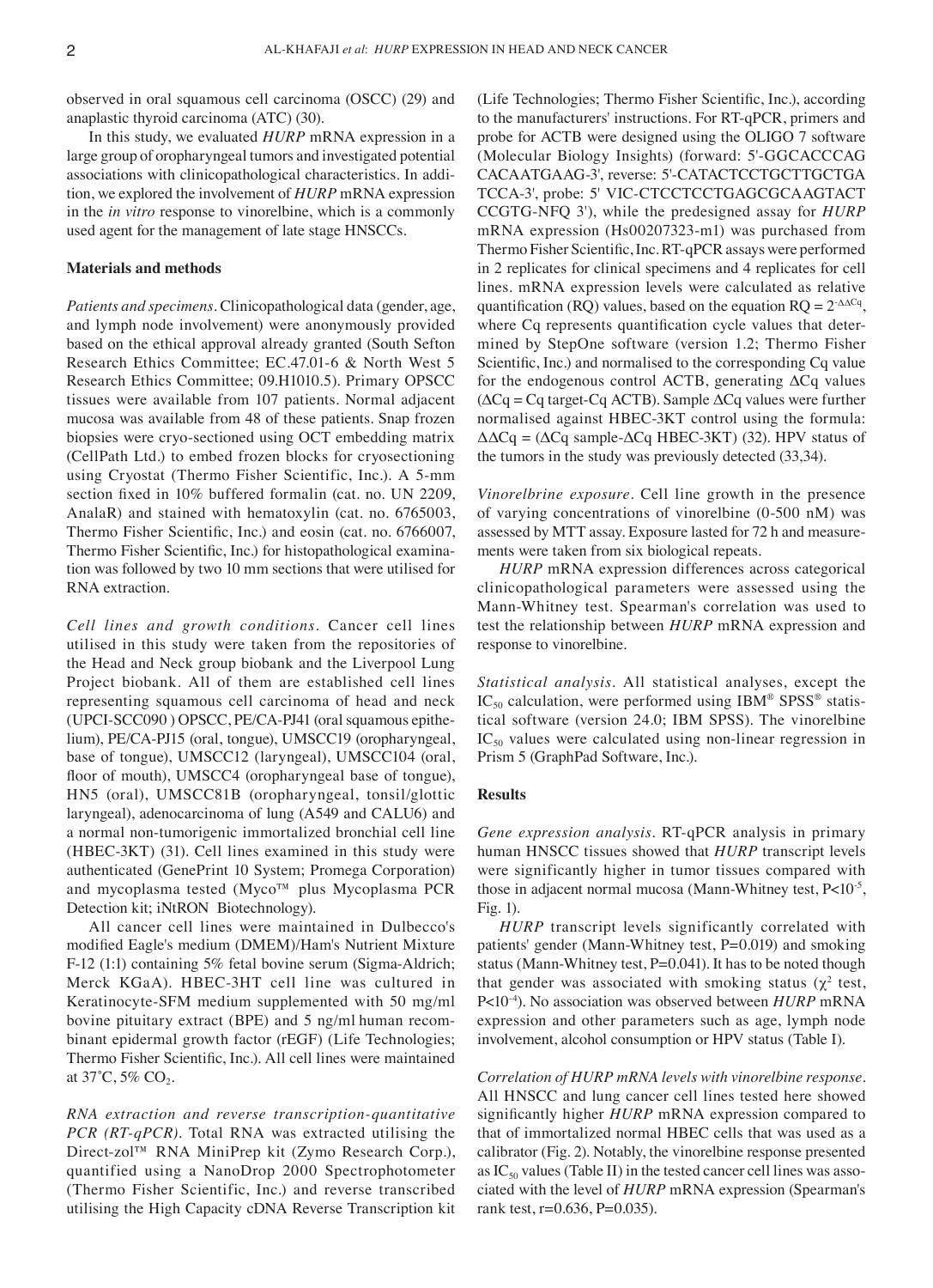| Parameter                                            | Patients,<br>$n$ (%) ( $n=107$ ) | Mean<br>expression | 95% CI            |                   |            |
|------------------------------------------------------|----------------------------------|--------------------|-------------------|-------------------|------------|
|                                                      |                                  |                    | Lower<br>boundary | Upper<br>boundary | $P-valuea$ |
| Sex                                                  |                                  |                    |                   |                   | 0.02       |
| Male                                                 | 82 (76.7)                        | 99.49              | 23.55             | 175.43            |            |
| Female                                               | 25(23.3)                         | 18.59              | 3.96              | 33.21             |            |
| Age, years                                           |                                  |                    |                   |                   | 0.834      |
| < 55                                                 | 43 (40.2)                        | 158.7              | 12.41             | 305.00            |            |
| $\geq 55$                                            | 64 (59.8)                        | 29.31              | 9.05              | 49.57             |            |
| <b>HPV</b> status                                    |                                  |                    |                   |                   | 0.981      |
| Positive                                             | 40(37.4)                         | 88.25              | 20.50             | 197.00            |            |
| Negative                                             | 67(62.6)                         | 67.91              | 14.00             | 121.80            |            |
| Lymph node involvement                               |                                  |                    |                   |                   | 0.14       |
| Yes                                                  | 71 (66.4)                        | 85.18              | 11.54             | 158.82            |            |
| No                                                   | 36(33.6)                         | 55.48              | 6.18              | 117.14            |            |
| Tobacco use                                          |                                  |                    |                   |                   | 0.04       |
| Yes                                                  | 80 (74.8)                        | 90.03              | 16.43             | 163.63            |            |
| No                                                   | 27(25.2)                         | 42.98              | 17.06             | 103.03            |            |
| Alcohol consumption                                  |                                  |                    |                   |                   | 0.161      |
| Yes                                                  | 90(84.1)                         | 86.83              | 23.58             | 150.09            |            |
| No                                                   | 17(15.9)                         | 11.65              | 7.38              | 15.93             |            |
| <sup>a</sup> P-values derived from Mann-Whitney test |                                  |                    |                   |                   |            |

Table I. Clinicopathological parameters of the patient cohort in the present study.

values derived from Mann-Whitney test.





Figure 1. Boxplots demonstrating *HURP* mRNA expression levels (RQ values) in primary OPSCC tumors compared with in normal adjacent tissues. The level of *HURP* transcripts was significantly upregulated in OPSCC tissue compared with in normal tissues. P-values were derived from Mann-Whitney tests. RQ values were calculated using RNA extracted from HBEC‑3KT cells as a calibrator. \* Extreme values (>3x interquartile range); ˚Outlier values (>1.5x interquartile range). HURP, hepatoma upregulated protein; OPSCC, oropharyngeal squamous cell carcinoma; RQ, relative quantification.

Figure 2. mRNA expression levels of HURP in Respiratory Tract Center cell lines demonstrated that head and neck squamous cell carcinoma cell lines expressed higher levels of HURP transcripts, most notably UPCI‑UMSCC090 and PJ41 cells, compared with the normal HBEC cells. The bars depict the mean expression values from four replicates, whereas the error bars represent the 95% CI. HURP, hepatoma upregulated protein; RQ, relative quantification.

# **Discussion**

*HURP* overexpression has been previously reported in a number of human respiratory malignancies, including non‑small cell lung cancer (NSCLC) (26,27,35) and OSCC (29). However, the latter study validated publically available microarray data on an independent set of only 11 patients; therefore, the extent of HURP deregulation in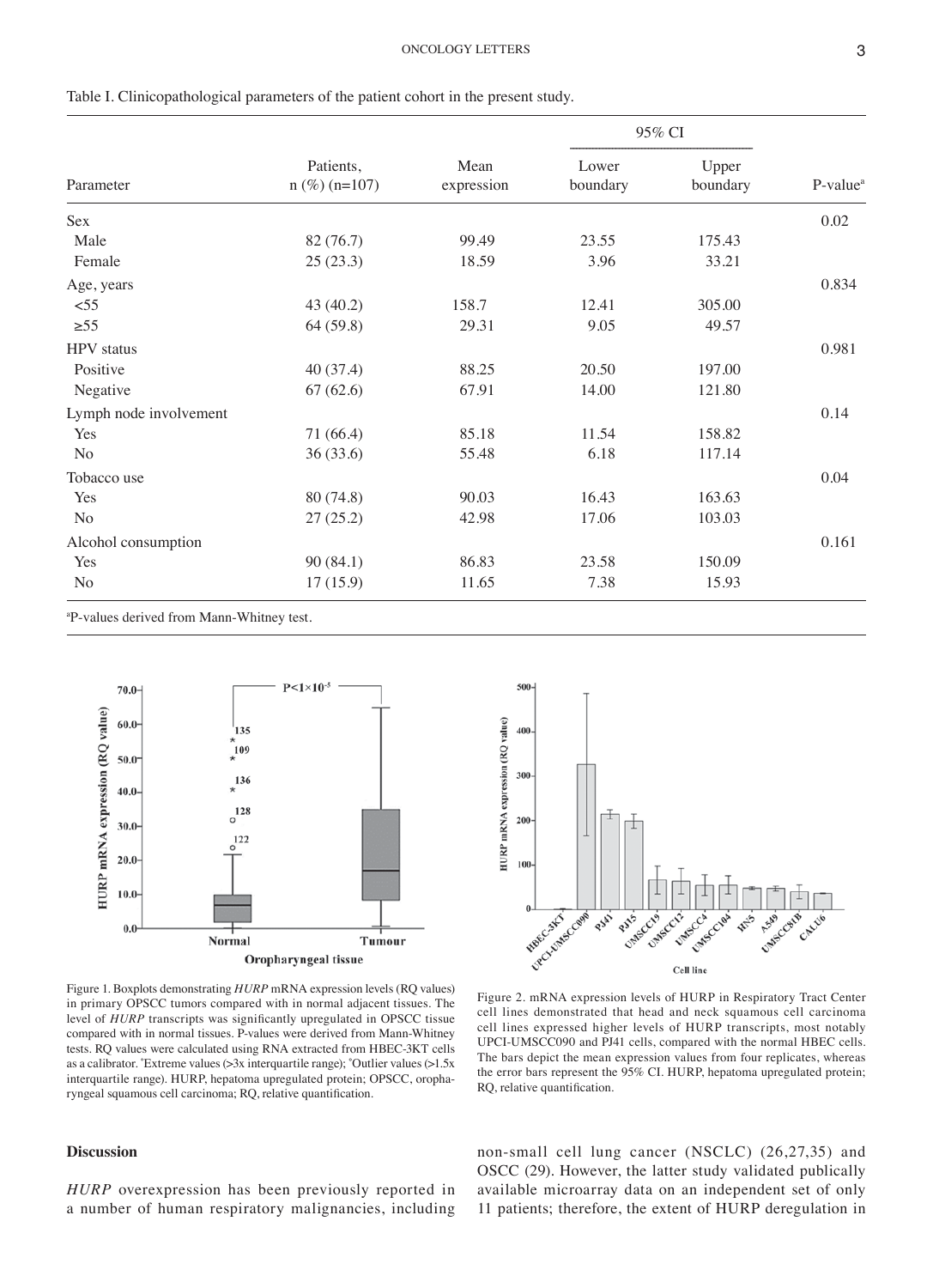| Cell line           | $IC_{50}$ , nM | HURP RO                                                                                          | $IC_{50}$ 95% CI | <b>HPV</b> status |
|---------------------|----------------|--------------------------------------------------------------------------------------------------|------------------|-------------------|
| CALU <sub>6</sub>   | 0.007          | 35.70                                                                                            | $0.005 - 0.009$  | <b>NA</b>         |
| A549                | 0.032          | 47.26                                                                                            | 0.025-0.042      | <b>NA</b>         |
| UMSCC19             | 0.046          | 66.17                                                                                            | $0.040 - 0.053$  | $\left( -\right)$ |
| UMSCC104            | 0.052          | 54.96                                                                                            | $0.041 - 0.062$  | $^{(+)}$          |
| UMSCC81B            | 0.055          | 39.58                                                                                            | 0.044-0.071      | $\left( -\right)$ |
| UMSCC4              | 0.074          | 54.45                                                                                            | 0.061-0.0809     | $\left( -\right)$ |
| UMSCC <sub>12</sub> | 0.088          | 63.23                                                                                            | 0.074-0.104      | $\left( -\right)$ |
| HN <sub>5</sub>     | 0.090          | 47.82                                                                                            | $0.073 - 0.110$  | $\left( -\right)$ |
| UPCI-SCC090         | 0.091          | 326.51                                                                                           | $0.075 - 0.110$  | $^{(+)}$          |
| <b>PJ41</b>         | 0.103          | 214.21                                                                                           | $0.080 - 0.132$  | $\left( -\right)$ |
| <b>PJ15</b>         | 0.062          | 198.70                                                                                           | 0.049-0.080      | $\left( -\right)$ |
|                     |                | $HDV$ burner penillome virue: $HIDD$ beneforme upreculated protein: $DO$ relative quantification |                  |                   |

Table II. Sensitivity of tested cell lines to vinorelbine compared with HURP expression and HPV status.

HPV, human papilloma virus; HURP, hepatoma upregulated protein; RQ, relative quantification.

HNSCCs is still unclear. In addition, as it is well established that HPV positive oropharyngeal tumors compose a distinct class from a therapeutic perspective (36), it was important to explore the deregulation of HURP expression, in relation to the tumors' HPV status. Our study included 107 oropharyngeal tumors, providing a more robust figure for the reported overexpression. This frequent overexpression of *HURP* indicates a potential role in OPSCC pathogenesis. This is not surprising since HURP regulates mitotic activity of spindle assembly (20‑23), therefore alterations in its expression lead to defects in cell division and aneuploidy, contributing eventually to tumorigenesis. This is further supported by the observation that knockdown of *HURP* leads to inhibition of proliferation of human pharyngeal squamous carcinoma cells (37). The tumorigenic activity of HURP has also been reported in breast cancer (24), hepatocellular carcinoma (HCC) (25) and ATC (30,38) indicating its important role in human cancer development.

Higher *HURP* mRNA levels were significantly associated with smoking in our study. This result is consistent with the fact that tobacco smoking is a well-known risk factor of HNSCC cancer alongside alcohol consumption (2,3). Currently the mechanism connecting smoking with HURP deregulation is not known. It still needs to be elucidated whether tobacco use has a causative role in this deregulation or whether it is a secondary effect of tobacco‑induced carcinogenesis. The association with gender appears to be coincidental due to the significant correlation between smoking and gender in our dataset, which fits the recognised pattern (males smoke more) in the UK (https://www.cancerresearchuk.org/health-professional/cancer-statistics/risk/tobacco#heading-One).

The lack of correlation between *HURP* mRNA expression and stage and nodal status of the tumors suggests this is an early event in OPSCC tumorigenesis. Furthermore, no correlation with HPV status was observed. However, one has to consider the fact that most of these HPV positive patients were also smokers, which may be a confounding factor in this analysis; therefore, a much larger cohort would be required to enable proper stratification between those parameters.

Vinorelbine has been studied for its clinical efficiency in treating HNSCC (10,11,39,40); however it has been used in late/recurrent stages only (12‑18,41). To date, no biomarkers have been suggested as possible companion indicators for vinorelbine treatment in head and neck cancer. However some potential biomarkers have been suggested for predicting VRL efficiency in lung cancer (42,43). Our study is the first to suggest a possible role in predicting response to vinorelbine *in vitro*. A possible explanation behind the correlation we report is possibly related with the ability of HURP to bind directly to MTs and regulate their dynamics(21,22) while vinorelbine blocks mitosis by suppressing MT dynamics (19). Taken together, both lines of evidence may suggest *HURP* overexpression may be a potential predictor for resistance to vinorelbine‑involving regimens in HNSCC patients. The next step is to expand this study to samples from relevant clinical trials involving vinorelbine, in order to establish the efficiency of *HURP* expression as a predictor for vinorelbine administration.

In conclusion, our study demonstrates for the first time the significant overexpression of *HURP* mRNA in OPSCC and its association with smoking. It also provides initial *in vitro* evidence for the potential role of HURP in resistance against antineoplastic agent vinorelbine. Future studies are required to uncover its potency to serve as a therapeutic stratification marker in regimens including this antimitotic agent, incorporating the fact that VRL is always used in combination with another chemotherapeutic agent.

## **Acknowledgements**

The authors would like to thank Miss Ghaliah Alnefie (Department of Molecular and Clinical Cancer Medicine, University of Liverpool) for her technical assistance in the cell culture maintenance.

#### **Funding**

The present study was funded by an International Exchange grant from the Royal Society (UK) and The Roy Castle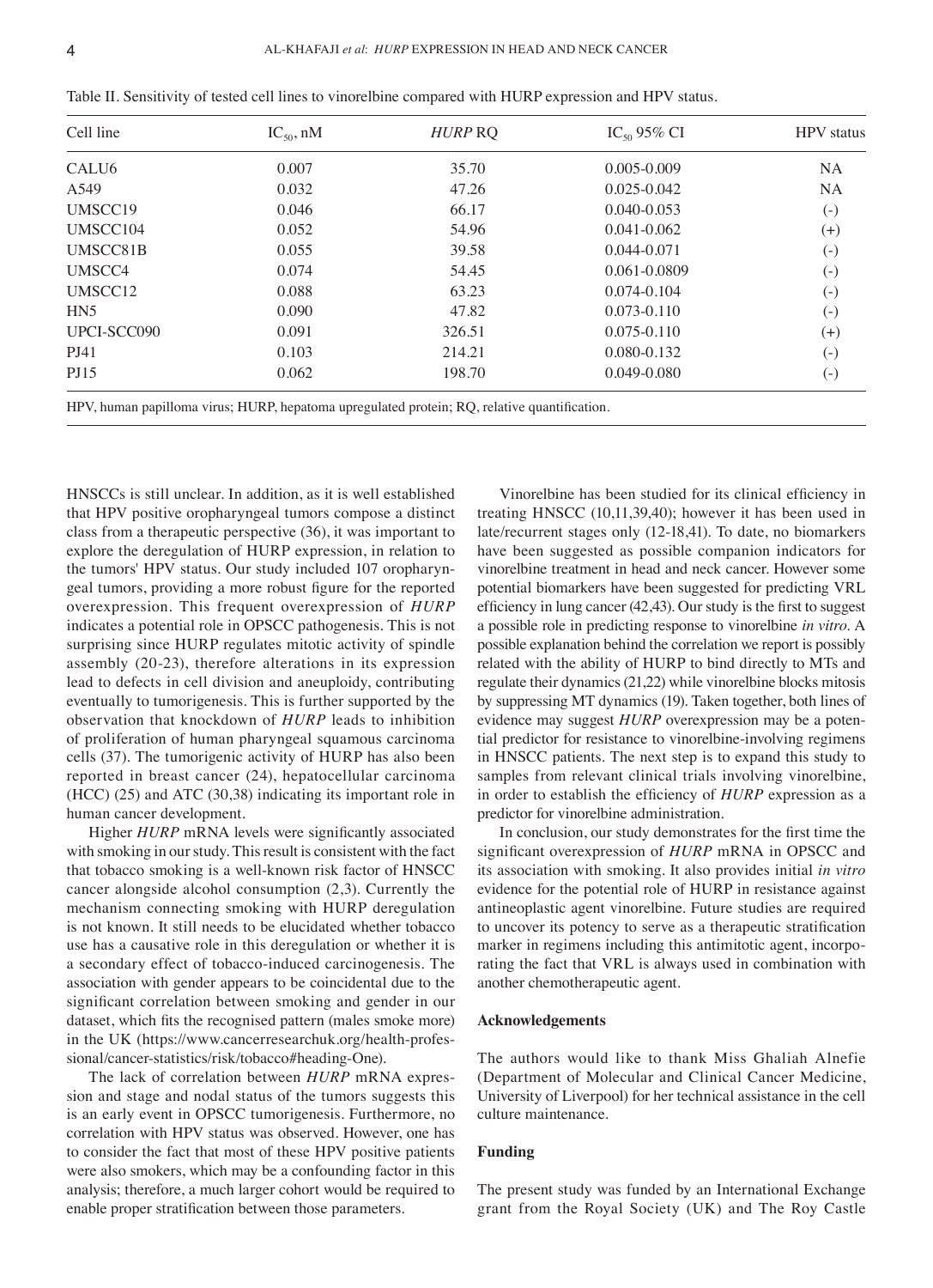Lung Cancer Foundation (UK). Dr Khafaji is funded by the University of Baghdad, Iraq (grant no. SL25).

### **Availability of data and materials**

The datasets generated and/or analysed during the current study are available from the corresponding author on reasonable request.

### **Authors' contributions**

ASKAK made substantial contributions to the conception and design of the study, the acquisition, analysis and interpretation of data, generated the datasets and drafted the work. PP sufficiently participated in the acquisition, analysis and interpretation of data, generated the datasets and revised the manuscript. AS collected clinical samples of primary oropharyngeal squamous cell carcinoma tissues and normal adjacent mucosa, performed their histological examination, contributed to the acquisition, analysis and interpretation of data, and revised the manuscript. AAS participated in the work sufficiently, contributed to the acquisition, analysis and interpretation of data, generated the datasets and revised the manuscript, gave final approval of the version to be published and agreed to be accountable for all aspects of the work in ensuring that questions related to the accuracy or integrity of any part of the work are appropriately investigated and resolved. JMR contributed to the acquisition, analysis and interpretation of data, and revised the manuscript. RJS collected clinical samples of primary oropharyngeal squamous cell carcinoma tissues and normal adjacent mucosa, performed their histological examination, contributed to the acquisition, analysis and interpretation of data, and revised the manuscript. TL contributed to the acquisition of data, performed data analysis and interpretation, and revised the manuscript. All authors read and approved the final version of the manuscript to be published.

### **Ethics approval and consent to participate**

Clinicopathological data (sex, age and lymph node involvement) were anonymously provided based on the ethical approval already granted (South Sefton Research Ethics Committee, EC.47.01‑6 and North West 5 Research Ethics Committee, 09.H1010.5).

# **Patient consent for publication**

All clinical samples were collected after informed consent under previously granted ethical approval (South Sefton Research Ethics Committee, EC.47.01‑6; North West 5 Research Ethics Committee, EC.09.H1010.5) from cases treated at the Liverpool Head and Neck Oncology Service, Liverpool, UK.

### **Competing interests**

The authors declare that they have no competing interests.

## **References**

1. Bray F, Ferlay J, Soerjomataram I, Siegel RL, Torre LA and Jemal A: Global cancer statistics 2018: GLOBOCAN estimates of incidence and mortality worldwide for 36 cancers in 185 countries. CA Cancer J Clin 68: 394-424, 2018.

- 2. Maier H, Dietz A, Gewelke U, Seitz HK and Heller WD: Tobaccoand alcohol-associated cancer risk of the upper respiratory and digestive tract. Laryngorhinootologie 69: 505‑511, 1990 (In German).
- 3. Dal Maso L, Torelli N, Biancotto E, Di Maso M, Gini A, Franchin G, Levi F, La Vecchia C, Serraino D and Polesel J: Combined effect of tobacco smoking and alcohol drinking in the risk of head and neck cancers: A re‑analysis of case‑control studies using bi-dimensional spline models. Eur J Epidemiol 31: 385‑393, 2016.
- 4. El-Mofty SK: Histopathologic risk factors in oral and oropharyngeal squamous cell carcinoma variants: An update with special reference to HPV‑related carcinomas. Med Oral Patol Oral Cir Bucal 19: e377‑e385, 2014.
- 5. Broccolo F, Ciccarese G, Rossi A, Anselmi L, Drago F and Toniolo A: Human papillomavirus (HPV) and Epstein‑Barr virus (EBV) in keratinizing versus non‑ keratinizing squamous cell carcinoma of the oropharynx. Infect Agent Cancer 13: 32, 2018.
- 6. Ali J, Sabiha B, Jan HU, Haider SA, Khan AA and Ali SS: Genetic etiology of oral cancer. Oral Oncol 70: 23‑28, 2017.
- 7. Hammarstedt L, Lindquist D, Dahlstrand H, Romanitan M, Dahlgren LO, Joneberg J, Creson N, Lindholm J, Ye W, Dalianis T and Munck‑Wikland E: Human papillomavirus as a risk factor for the increase in incidence of tonsillar cancer. Int J Cancer 119: 2620‑2623, 2006.
- 8. Chaturvedi AK, Engels EA, Pfeiffer RM, Hernandez BY, Xiao W, Kim E, Jiang B, Goodman MT, Sibug‑Saber M, Cozen W, et al: Human papillomavirus and rising oropharyngeal cancer incidence in the United States. J Clin Oncol 29: 4294‑4301, 2011.
- 9. Hong AM, Grulich AE, Jones D, Lee CS, Garland SM, Dobbins TA, Clark JR, Harnett GB, Milross CG, O'Brien CJ and Rose BR: Squamous cell carcinoma of the oropharynx in Australian males induced by human papillomavirus vaccine targets. Vaccine 28: 3269‑3272, 2010.
- 10. Erjala K, Pulkkinen J, Kulmala J and Grenman R: Concomitant vinorelbine and radiation in head and neck squamous cell carcinoma in vitro. Acta Oncol 43: 169‑174, 2004.
- 11. Erjala K, Zhang N, Sundvall M, Kulmala J, Elenius K and Grenman R: Concomitant chemoirradiation with vinorelbine and gefitinib induces additive effect in head and neck squamous cell carcinoma cell lines in vitro. Radiother Oncol 85: 138‑145, 2007.
- 12. Rivera F, Vega‑Villegas ME, López‑Brea M, Isla D, Mayorga M, Galdós P, Rubio A, Del Valle A, García‑Reija F, García-Montesinos B, et al: Randomized phase II study of cisplatin and 5‑FU continuous infusion (PF) versus cisplatin, UFT and vinorelbine (UFTVP) as induction chemotherapy in locally advanced squamous cell head and neck cancer (LA‑SCHNC). Cancer Chemother Pharmacol 62: 253‑261, 2008.
- 13. Larsen S, Serup-Hansen E, Andersen LJ, Lindeløv B, McCulloch T, Adimi P and Bastholt L: A phase II study using vinorelbine and continuous 5‑fluorouracil in patients with advanced head and neck cancer. Acta Oncol 46: 374‑377, 2007.
- 14. Koussis H, Scola A, Bergamo F, Tonello S, Basso U, Karahontzitis P, Chiarion‑Sileni V, Pasetto L, Ruol A, Loreggian L, *et al*: Neoadjuvant carboplatin and vinorelbine followed by chemoradiotherapy in locally advanced head and neck or oesophageal squamous cell carcinoma: A phase II study in elderly patients or patients with poor performance status. Anticancer Res 28: 1383‑1388, 2008.
- 15. Marioni G, Koussis H, Gaio E, Giacomelli L, Bertolin A, D'Alessandro E, Scola A, Ottaviano G, de Filippis C, Jirillo A, *et al*: MASPIN's prognostic role in patients with advanced head and neck carcinoma treated with primary chemotherapy (carboplatin plus vinorelbine) and radiotherapy: Preliminary evidence. Acta Otolaryngol 129: 786‑792, 2009.
- 16. Massa E, Dessi M, Gaspardini G, Saba F, Cherchi V and Mantovani G: Phase II study of vinorelbine/cetuximab in patients with recurrent/metastatic squamous cell carcinoma of the head and neck progressing after at least two chemotherapy regimens. Oral Oncol 46: 818‑821, 2010.
- 17. Barth C, Naveau L, Touboul E, Périé S, Bamogho E, Haberer‑Guillerm S, Schlienger M, Lacau St Guily J and Huguet F: Efficacy and safety of vinorelbine in heavily pretreated recurrent/metastatic head and neck squamous cell carcinoma patients. Anticancer Drugs 27: 349‑352, 2016.
- 18. Airoldi M, Garzaro M, Pedani F, Ostellino O, Succo G, Riva G, Sensini M, Naqe N, Bellini E, Raimondo L and Pecorari G: Cisplatin+vinorelbine treatment of recurrent or metastatic sali‑ vary gland malignancies (RMSGM): A final report on 60 cases. Am J Clin Oncol 40: 86‑90, 2017.